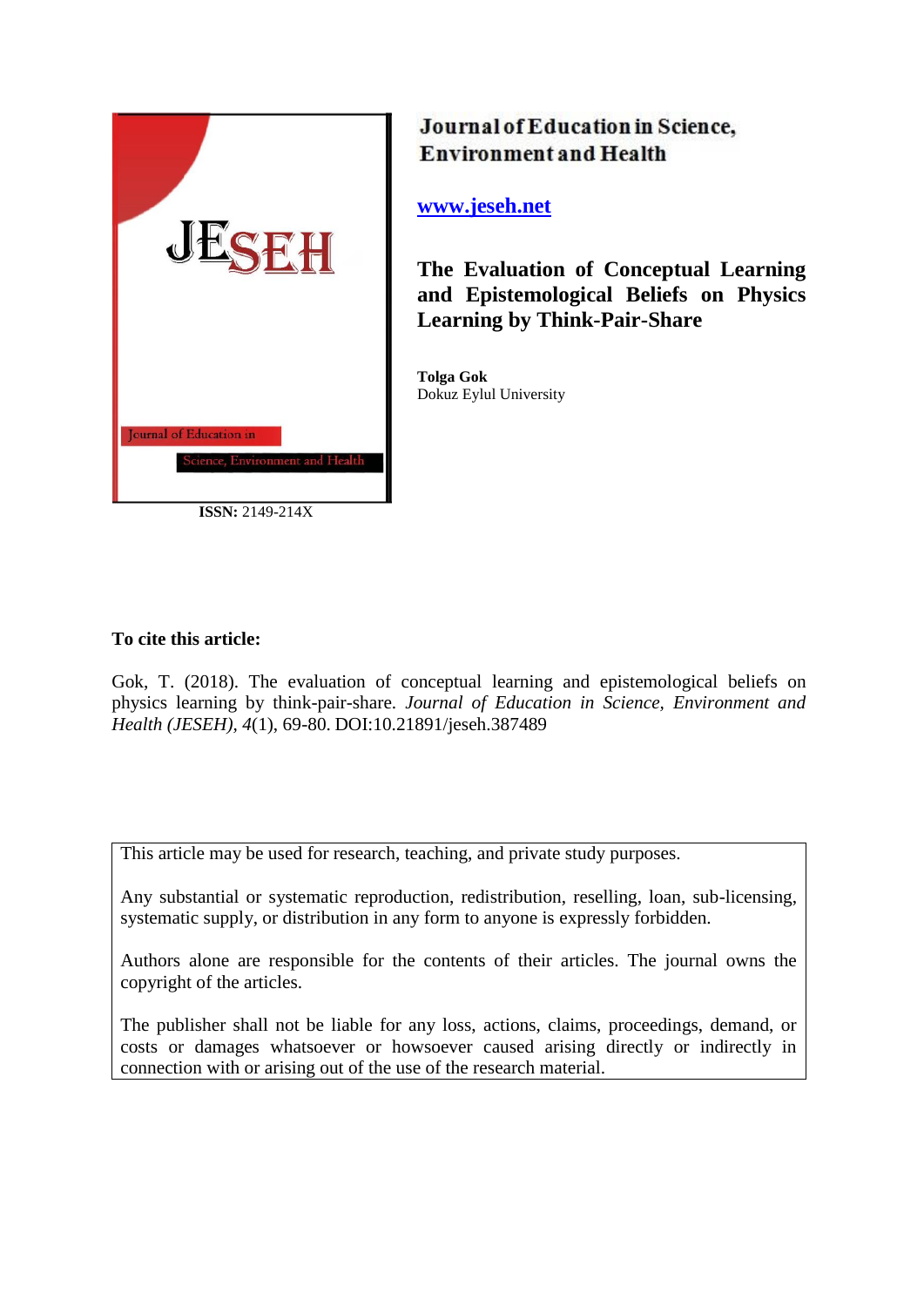

## **The Evaluation of Conceptual Learning and Epistemological Beliefs on Physics Learning by Think-Pair-Share**

**Tolga Gok**

| <b>Article Info</b>                                                                     | <b>Abstract</b>                                                                                                                                                                                                                                                                                                                                                                                                                                                                                                                                                                                                                                                                                    |  |  |  |
|-----------------------------------------------------------------------------------------|----------------------------------------------------------------------------------------------------------------------------------------------------------------------------------------------------------------------------------------------------------------------------------------------------------------------------------------------------------------------------------------------------------------------------------------------------------------------------------------------------------------------------------------------------------------------------------------------------------------------------------------------------------------------------------------------------|--|--|--|
| <b>Article History</b>                                                                  | The purpose of the research was to investigate the effects of think pair share                                                                                                                                                                                                                                                                                                                                                                                                                                                                                                                                                                                                                     |  |  |  |
| Received:<br>08 June 2017                                                               | (TPS) instructional strategy on students' conceptual learning and epistemological<br>beliefs on physics and physics learning. The research was conducted with two<br>groups. One of the groups was the experimental group (EG) and the other group                                                                                                                                                                                                                                                                                                                                                                                                                                                 |  |  |  |
| Accepted:<br>12 November 2017                                                           | was the control group (CG). 35 students in the experimental group were<br>instructed with think pair share instructional strategy while 36 students in the<br>control group were instructed with conventional, teacher-centered teaching. Data                                                                                                                                                                                                                                                                                                                                                                                                                                                     |  |  |  |
| <b>Keywords</b>                                                                         | were collected using "Mechanics Baseline Test (MBT)" which is used to monitor<br>the conceptual learning of the students, "Colorado Learning about Science                                                                                                                                                                                                                                                                                                                                                                                                                                                                                                                                         |  |  |  |
| Conceptual learning<br>Epistemological beliefs<br>Physics education<br>Think pair share | Survey (CLASS)" which is used to search for the epistemological beliefs on<br>physics and physics learning of the students and students' opinions about think<br>pair share instructional strategy. The results of the research revealed that think<br>pair share instructional strategy had more positive effect on students' conceptual<br>learning and epistemological beliefs on physics learning than conventional<br>teacher-centered teaching. The students in the experimental group also changed<br>their perspective on conceptual learning and found the instructional strategy<br>enjoyable. Besides, some suggestions based on the findings were presented at the<br>end of research. |  |  |  |

## **Introduction**

Learning physics is quite difficult and a complex process thus many students do not generally like to learn the fundamental principles and concepts regarding physics course (Gok, 2015; Hake, 1998; Madsen, McKagan, & Sayre, 2015; Mazur, 1997). Students may learn the fundamental principles and concepts of the physics individually while instructor teaches the learning materials with the help of conventional, teacher centered teaching in the classroom but the usage of this teaching approach might not improve the learning physics of the students. Students may need to take an active role in learning physics. Therefore they should interact with their classmates, discuss the learning materials, and teach the fundamental principles and concepts of the physics each other.

Conventional, teacher centered teaching is generally considered to comprise of a course syllabus, textbooks covered chapters and standard problems, and predefined or prepared manuals for various laboratories (McDermott, 1991). This teaching method is based on teacher centered approach and students do not usually think about the fundamental concepts because everything based on the knowledge is readily given to the students by the instructors. The students begin to memorize concepts, formulas, and fundamental principles without scientific reasoning (Gok, 2013). It could be said that conventional, teacher centered teaching is not sufficient to comprehend the fundamental principles of the physics for learners. One of the leading physics education researchers is McDermott (2001) reported the inefficacy of the conventional teaching in her reputable research as follows: 1) "facility in solving standard quantitative problems is not an adequate criterion for functional understanding", 2) "connections among concepts, formal representations, and the real world are often lacking after traditional instruction", 3) "certain conceptual difficulties are not overcome by traditional instruction", 4) "a coherent conceptual framework is not typically an outcome of traditional instruction", 5) "growing in reasoning ability often does not result from traditional instruction", finally 6) "teaching by telling is an ineffective mode of instruction for most students" (p.1130-1133). This research and many others (McDermott, 1993; Puente & Swagten, 2012; Redish, Saul, & Steinberg, 1998; Seung, 2013; Van Heuvelen, 1991) were indicated that the conventional, teacher centered teaching is not sufficient to understand scientific knowledge effectively, to solve quantitative and qualitative problems, to enhance scientific reasoning skills, and to improve critical and analytical thinking skills for learners (Fraser et al*.* 2014; Gok, 2012; Gok, 2015; Kuo & Wieman, 2016).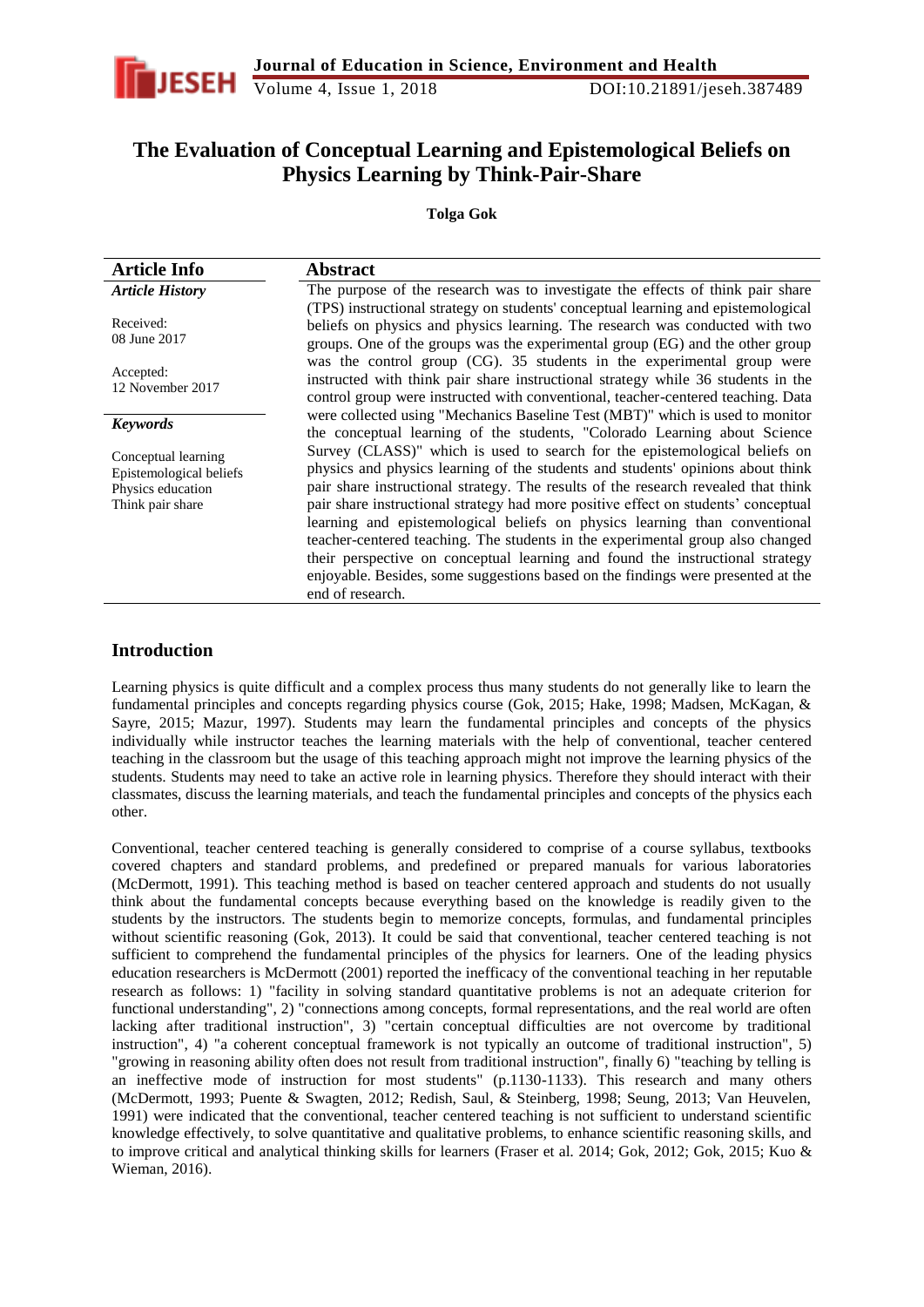Several studies (Caballero et al., 2012; Domert, Airey, Linder, & Kung, 2007; Hake, 1998; Hammer, 1994; Hammer, 1995; Lising & Elby, 2005; May & Etkina, 2002; Roth & Roychoudhury, 1994; Sharma, Ahluwalia, Sharma, 2013; Stathopoulou & Vosniadou, 2007) revealed that the conceptual development of the students have a strong relationship between cognitive understanding of the students and students' epistemological beliefs about physics and physics learning with the help of interactive engagement methods instead of conventional, teacher centered teaching. Thus many interactive engagement methods and effective instructional strategies based on active learning have been steadily developed by the researchers (Hake, 1998; Mazur, 1997; McDermott, 1993; Redish, 2003). One of the effective instructional strategies is think pair share (TPS). Think pair share instructional strategy is an active learning and teaching strategy. The theoretical framework of think-pair-share instructional strategy depends on Bandura's social cognitive theory. The cognitive theory explains the relationships between behaviors, personal factors, and environmental factors (Trent, 2013).

Kothiyal, Majumdar, Murthy, & Iyer (2013) also asserted that think pair share instructional strategy consists of several theoretical bases including interactive engagement, cooperative learning, and wait-time. Cooperative learning is the heart of many active learning strategies (Johnson, Johnson, & Smith, 1991). Cooperative learning provides students the opportunity to work together, it allows students to establish relationship between new information and existing knowledge, and it fosters the sense of responsibility of the students between pairs in order to fulfill targeted goals and objectives (Trent, 2013).

Think pair share instructional strategy like "peer instruction" (Mazur, 1997) is cooperative learning. Johnson & Johnson (1999) determined the five main components of cooperative learning. The first component is positive interdependence. This refers to a strong relationship between pairs for completing the groups' task. The second component is face-to-face promotive interaction. It shows that students encourage and motivate each other's learning by helping. The students explain and teach the learning materials each other. The third component is individual accountability. This means that the performance of each student is generally evaluated and the results are given to the group and/or the individual. The fourth component is interpersonal and small group skills. It indicates that students need to communicate with each other effectively. The small group skills refer to leadership, decision-making, trust-building, communication, and conflict-management skills. The last component is group processing. This means that students in groups and/or pairs need to determine targeted academic achievements and objectives. These components may also be valid for think pair share instructional strategy.

Think pair share instructional strategy provides students the opportunities to check their learning by means of formative assessment with their partners. It also may enable students to focus on concepts, to discuss around a concept or a quantitative and qualitative problem, to exchange the ideas and thoughts with each other of the students, to solve the problems, to promote higher-level thinking, to improve critical and analytical thinking skills during the discussion between pairs/partners, to be active throughout a class period, and to increase the attention (Cortright, Collins, & DiCarlo, 2005; Gok, 2015; Sampsel, 2013; Smith et al. 2009).

Think pair share instructional strategy is quite simple, flexible, and economical method. Preliminary works for the courses in the instructional strategy are generally easy and do not take a long time of the instructors. The instructional strategy can easily be conducted with the small groups or the large groups and used during any stage of teaching and learning in many disciplines (Allen & Tanner, 2002; Kothiyal et al. 2013; Prahl, 2017; Raba, 2017; Trent, 2013).

The application procedure of think-pair share instructional strategy consists of three steps. Students study on a question posed by the instructor, initially individually, secondly in pairs or groups and finally together with the entire class (Allen & Tanner, 2002; Kothiyal et al. 2013). The instructor does not directly present the knowledge to the class but instead the instructor guides and helps students with learning process as the students work cooperatively with their partners (Barkley, Cross, & Major, 2005; Johnson et al. 1991; Silberman, 1996). The instructor also evaluates the understanding of the students by listening and observing many groups during discussion and then the instructor interprets their responses before s/he explains an effective summative assessment to the class (Gok, 2013).

There is not sufficient studies performed on think pair share instructional strategy based on active learning in Turkey. Therefore the researcher examined and reported the effects of think pair share instructional strategy on Turkish university students' academic performance and epistemological beliefs on physics and physics learning in order to make a contribution in the literature. The purpose of the present study was to examine epistemological beliefs of the students on physics and physics learning and conceptual learning of the students by using different instructional strategies (think pair share instructional strategy in the experimental group,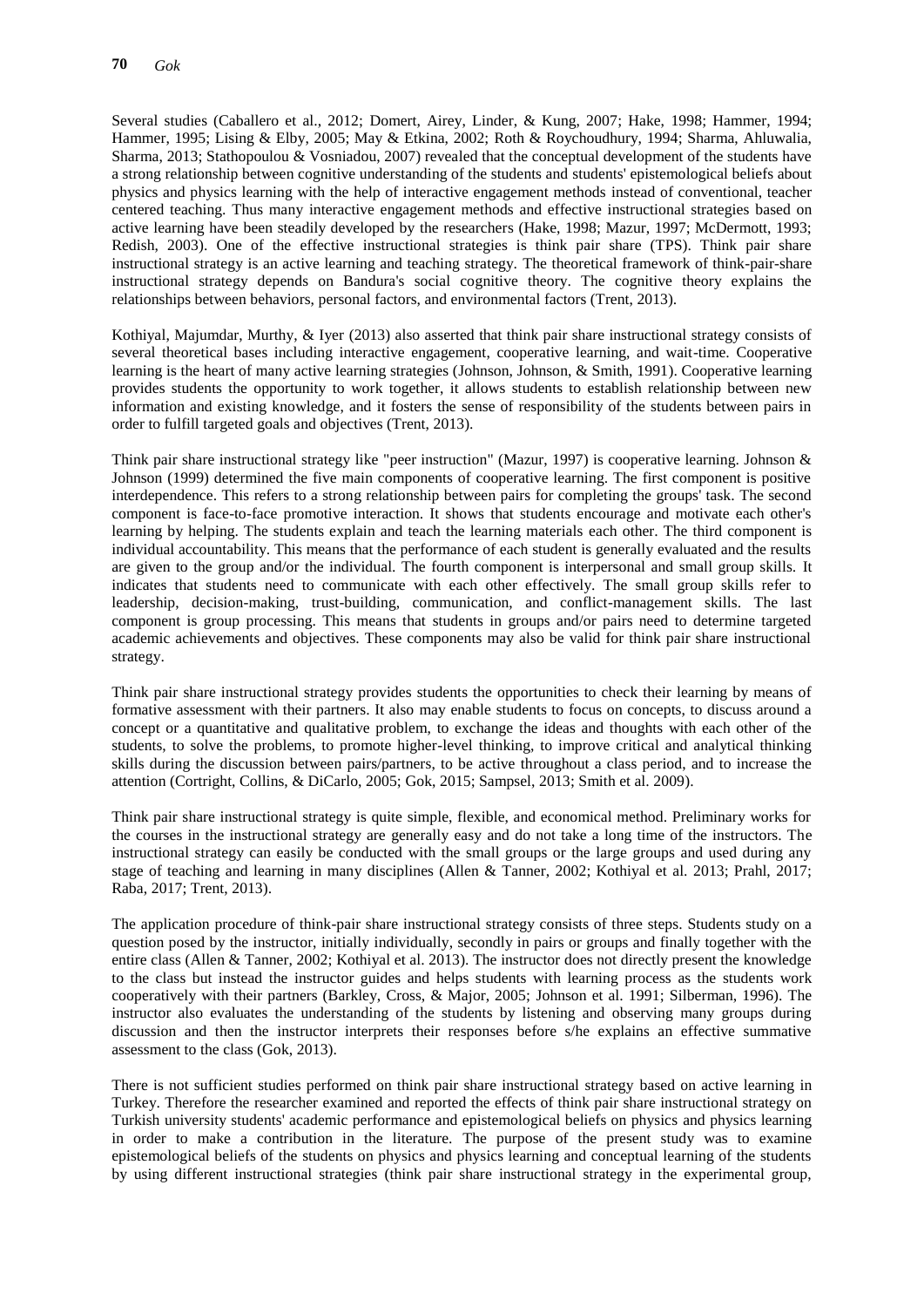conventional, teacher centered teaching in the control group). The conceptual learning of the students and epistemological beliefs on physics and physic learning of the students were evaluated with two different instruments. The conceptual learning of the students was evaluated with Mechanics Baseline Test (MBT) and the epistemological beliefs on physics and physics learning of the students were evaluated with Colorado Learning about Science Survey (CLASS). Also the opinions of the students in the experimental group concerning the applied instructional strategy were collected with an essay. The research questions examined were:

1. Are there any difference between the experimental group and the control group students' conceptual learning?

2. Are there any difference between the experimental group and the control group students' epistemological beliefs on physics and physics learning?

3. Does the teaching of think pair share instructional strategy change students' perspectives about conceptual learning and epistemological beliefs on physics and physics learning?

### **Method**

A two group, pre-test and post-test, quasi-experimental design with a control group was conducted in the present study. Complete sections of an introductory calculus-based physics course were assigned to treatment and nontreatment conditions. In this section, firstly the participants of the research could be presented, secondly the applied instructional approaches could be explained and finally the data collection and data analysis of the research could be detailed as follows.

#### **Participants**

The study was performed at Dokuz Eylul University in Izmir, Turkey. The study sample consisted of 71 firstyear students from two different sections of an introductory calculus-based physics course where the sections were randomly assigned to two groups. One of them was the experimental group (EG). This group consisted of 35 students. The other section was the control group (CG). This group comprised of 36 students. This course for science and engineering students covers vector displacement, uniform and accelerated motion, force, momentum, energy, rotating systems, oscillations, and an introduction to thermodynamics. The researcher examined the academic background of the students including the experimental group and the control group (by their GPA "Grade-Point Average" and University entrance scores), and the differences in these scores were not statistically significant.

#### *Instructional Approaches*

The research was conducted with two groups during nine weeks. The students in the experimental group were instructed with think pair share instructional strategy while the students in the control group were instructed with conventional, teacher-centered teaching. The students in the groups were taught by the same instructor. The main purpose of the course was to accustom the students with the scientific thinking skills which enhance their skills to examine, explore, analyze, and evaluate the principles of kinematics, Newton's Laws, energy conservation, impulse-momentum, and work. The application procedures of the think pair share instructional strategy and conventional, teacher-centered teaching were explained in detail as follows.

The procedures of the instructional strategy on a few sample activities before instruction were explained to the students in the EG. The procedure of think pair share instructional strategy in the experimental group could be listed as follows:

• The instructor initially performed short presentations on the notable points/concepts (e.g., force, velocity, acceleration, gravity, torque, momentum, energy, work, etc.) and fundamental principles (such as Newton's Laws of Motion, Conservation of Mechanical Energy, Conservation of Momentum (Linear and Angular), etc.) in each course instead of presenting the details covered in the textbook (10 minutes for each short presentation).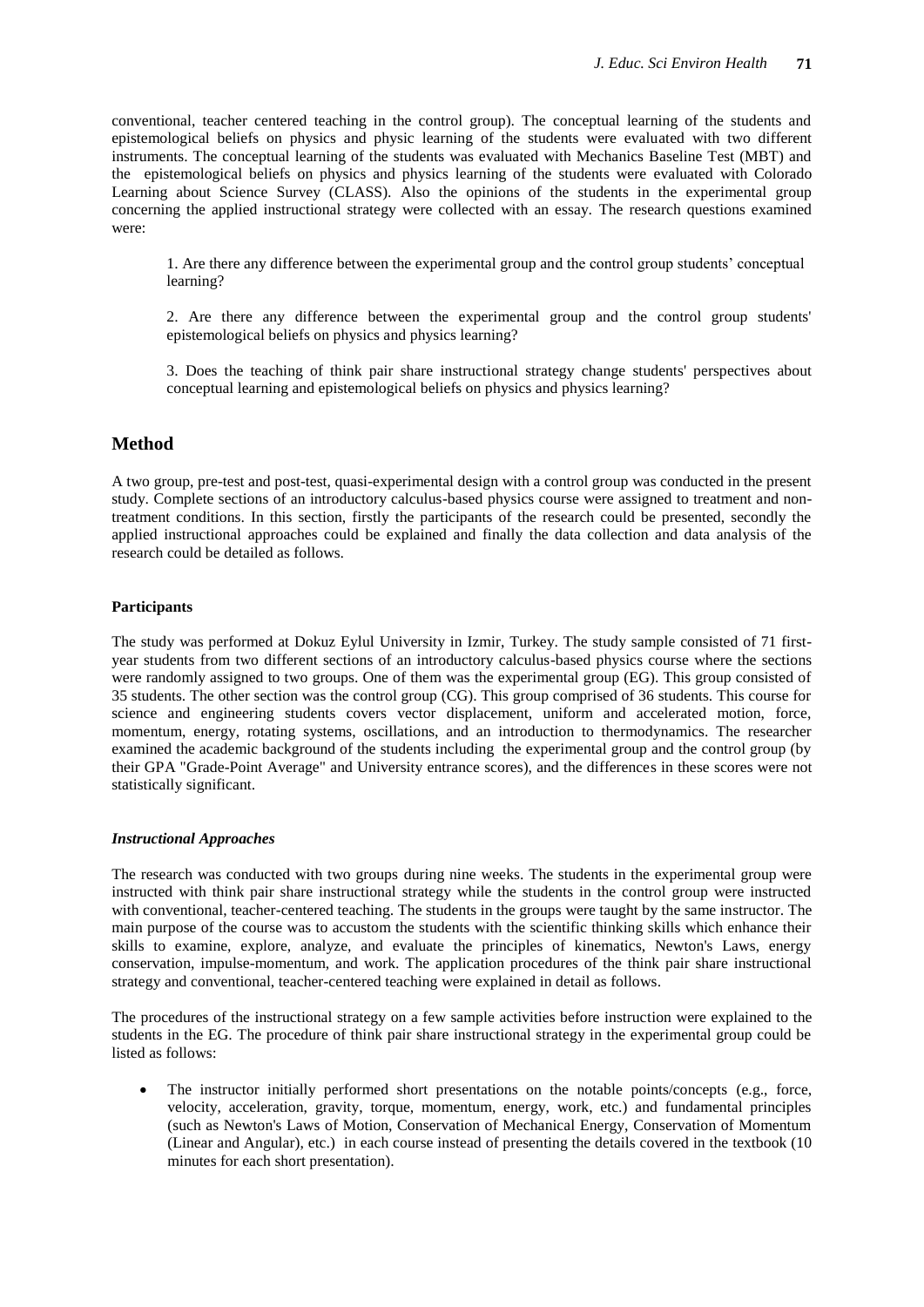- The instructor presented a concept test or problem after each short presentation (1-2 minutes). Concept tests and/or problems based on Bloom's Taxonomy should especially be simple and comprehensible. These concept tests and problems were generally multiple choice questions. It was significant to give the students enough time to identify the key points of the concept tests or problems and to think about the students' answer. Open-ended questions might be asked to the students during the activity at times. More complicated questions might be given extra 1 or 2 minutes the students to think about answers.
- The students were given time to think about their solution concerning problems and concept tests silently. Then they recorded and wrote their answers individually (1-2 minutes).
- The students freely discussed and compared their individual responses and thoughts with their neighbor "partner/pair" before selecting a final answer. The students could arbitrarily be asked to study in the groups of 2 or 3. Finally they came to a conclusion on response of the question after the discussion. Meantime, the instructor determined misunderstanding on concepts, followed their solution ways, and listened carefully the discussions by walking around the pairs and observing to the class (1-2 minutes).
- The pairs' responses were voluntarily shared and discussed for finding a solution on the concept test or problem in the classroom. Then, the students revised their answers after the discussion. The instructor came across two circumstances for their answers as follows. a) If the majority of the answer was correct in the pairs, the instructor could summarize and examine the answer, if it was necessary, or this step could quickly be passed and moved on the other concept test or problem. b) If the majority of the answer was not correct, the students could discuss about the question with their partners under the instructor's guidance. Finally, the instructor provided a general feedback concerning correct answer. The students were allowed to record the final answer and solution (2-4 minutes).

Shortly, the instructor could give 10 minutes for *each short presentation* and s/he could give students the time between minimum 5 and maximum 10 minutes for *each concept test* and/or *problem* during the application of the instructional strategy. The application procedures may be changed to different disciplines and courses.

#### *Conventional, Teacher-Centered Teaching*

The same concept tests and problems were conducted to the control group students by means of conventional, teacher-centered teaching. The instructor performed the short presentations before each concept test or problem and the instructor asked the questions (concept tests and problems) to the control group students. They answered the questions in the classroom. Eventually, the instructor evaluated the students' responses. The instructor used the same amount of time as in the experimental group during learning and teaching.

#### *Data Collection*

The data of the research were collected with "Mechanics Baseline Test-MBT" and "Colorado Learning about Science Survey- CLASS" quantitatively. The data of the study was collected by pre-and post-test at the beginning and end of the research. Besides, the opinions of the voluntary students in the experimental group concerning think pair share instructional strategy were received qualitatively. These tools were thoroughly explained as follows.

#### *Mechanics Baseline Test (MBT)*

The MBT assessing students' understanding about classical mechanics (kinematics, general principles, specific forces, work, energy, and impulse-momentum) contained 26 five-option, multiple choice questions. The test was originally developed by Hestenes & Wells in 1992. The test was modified by conducting some statistical analysis (difficulty index, discrimination index etc.) by Cardamone, Abbott, Rayyan, Seaton, Pawl, & Pritchard (2012). The final test was consisted of 15 items concerning classical mechanics.

The validity and reliability of MBT were tested by using classical test theory. The analysis of validity and reliability of MBT were performed for Turkish version. The test initially was translated into Turkish and then reviewed in terms of reasonableness and appropriateness by three physics professors. Later the final version for the pilot study was applied to 127 voluntary engineering students who had taken the introductory calculus-based physics course. Finally the collected data was calculated statistically and the reliability coefficient of the pilot test was found to be 0.77 using the Kuder-Richardson 21 formula. The reliability coefficient is acceptance for an instrument of this type (Fraenkel & Wallen, 2009).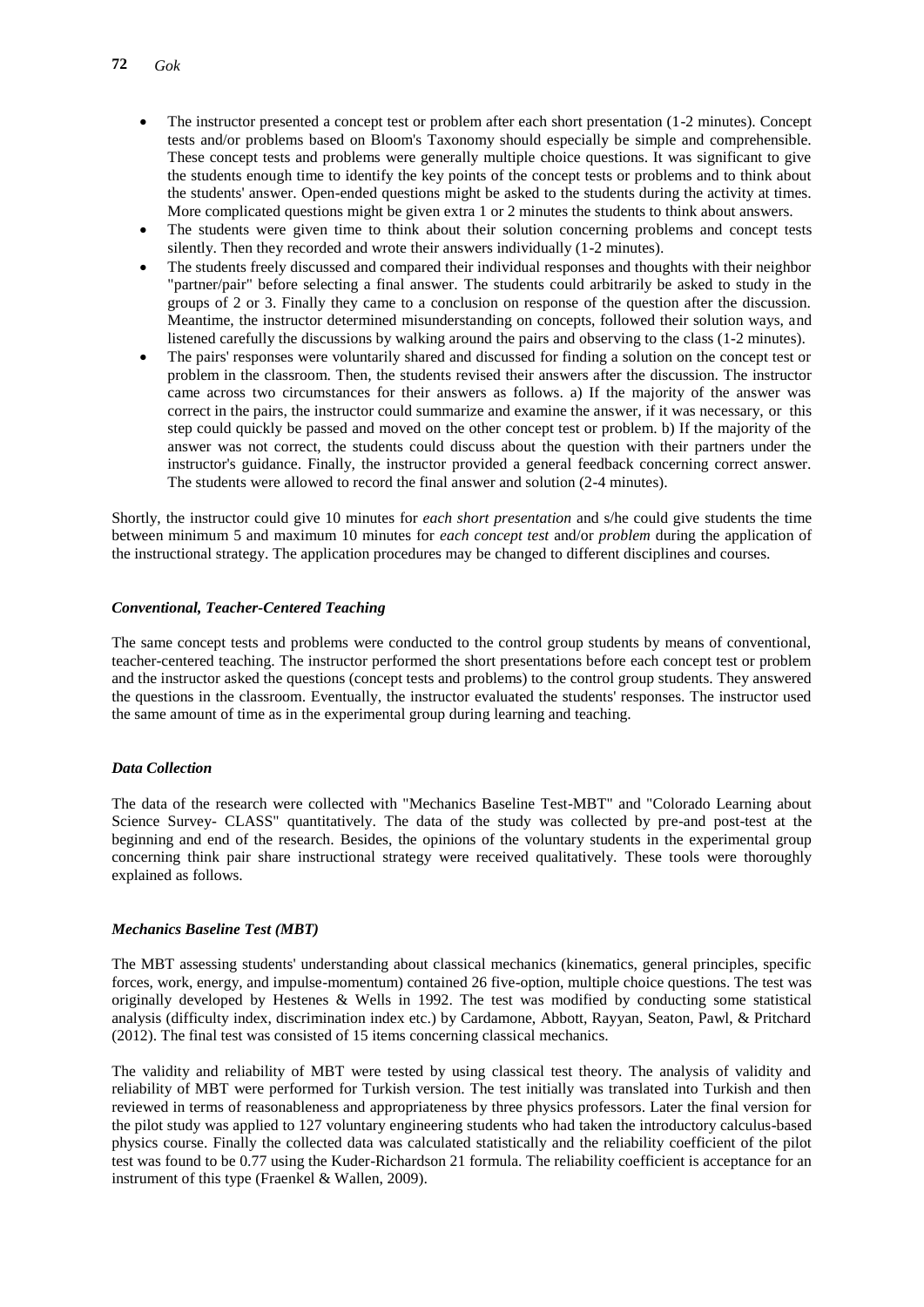#### *Colorado Learning about Science Survey (CLASS)*

CLASS was developed to assess epistemological beliefs on physics and physics learning of students by Adams et al*.* 2006. The purpose of CLASS was to examine students' beliefs about physics and physics learning by using think pair share instructional strategies in the present study. The scale consists of 42 items with five-point Likert scale (i.e. "5=strongly agree", "4=agree", "3=neutral", "2= disagree", and "1=strongly disagree"). The scale was originally separated into eight factors according to statistical analysis results. These factors were named as "personal interest", "real world connection", "problem solving general", "problem solving confidence", "problem solving sophistication", "sense making/effort", "conceptual understanding", and "applied conceptual understanding". The analysis of validity and reliability of the scale were performed for Turkish version. First of all, the scale was translated into Turkish and then reviewed by Turkish language experts. Secondly, the final version for the pilot study was applied to 160 voluntary engineering students. Finally, the collected data was calculated statistically. "Exploratory Factor Analysis-EFA" using "Principal Component Analysis- PCA " with "Varimax Rotation- VR" was analyzed. Before starting the study, some items (4, 7, 9, 31, 33, and 41) were excluded in the scale. These items in the first version of the scale were not scored by Adams et al. 2006. The researcher removed indicated these items during the analysis. According to EFA, the exploration of the CLASS' validity revealed that "Bartlett's Test of Sphericity" was 1.333,43 (*p*<0.01), "Kaiser-Meyer-Olkin- KMO" value was 0.92 (KMO>0.60) and three factors were extracted with eigenvalues greater than 1.00. The sixteen items with "Factor Loadings" below 0.40 were excluded. Item loadings of selected 20 items ranged from 0.87 to 0.41. The factors accounted for 57% of total variance. 14 of these items have positive statements and 6 items have negative statements. Negative items were reversed while being coded.

These factors were named as PSG "problem solving general", CU "conceptual understanding" and SM/E "sense making/effort" by thinking the original scale. PSG consisted of seven positive items (e.g., "If I get stuck on a physics problem on my first try, I usually try to figure out a different way that works"). CU composed of two positive items and four negative items (e.g., "a significant problem in learning physics is being able to memorize all the information I need to know"). SM/E comprised five positive items and two negative items (e.g., "I am not satisfied until I understand why something works the way it does") although Adams et al. (2006) reported that PSG was eight items, SM/E was seven items, and CU was 6 items. The findings of both studies nearly adjusted on three factors including many items.

The Cronbach's alpha values of these factors were calculated as 0.79 for PSG, 0.79 for CU, and 0.74 for SM/E. The CLASS reliability was calculated to be 0.92. According to Hutcheson & Sofroniou (1999), these findings for an instrument showed that the calculated values were reasonable to use in low-risk study.

#### *Qualitative Data Source*

The students' opinion in the experimental group were documented by writing an anonymous essay on think pair share instructional strategy. Voluntary students (n=14) were asked to determine positive and negative aspects of the applied instructional strategy at the end of the application with the following question: "What do you think about the teaching of think pair share instructional strategy? Please state positive and negative aspects of think pair share instructional strategy." The students were given 10 minutes to write the essay.

#### *Data Analysis*

The students' responses to MBT and CLASS pre-test and post-test were calculated and analyzed. Descriptive statistics (M "means", and SD "standard deviations"), FG "Fractional Gain", and ANOVA "analysis of variance" for the collected data were calculated. Fractional gain equation developed by Hake (1998) was used to prevent the limitations in normal gain scores. Hake (1998) specially determined three gains. These gains are "highgain"  $q \ge 0.7$ , "medium-gain"  $0.7 > q \ge 0.3$ , and finally "low-gain"  $0.3 > q$ .

$$
(Fractional Gain); g = \frac{posttest\% - pretest\%}{maximum score\% - pretest\%}
$$

An ANOVA was calculated to test the main treatment effect of the post-test means of the groups, after determining that the difference between the groups' pre-test means was not significant (*p*>0.05).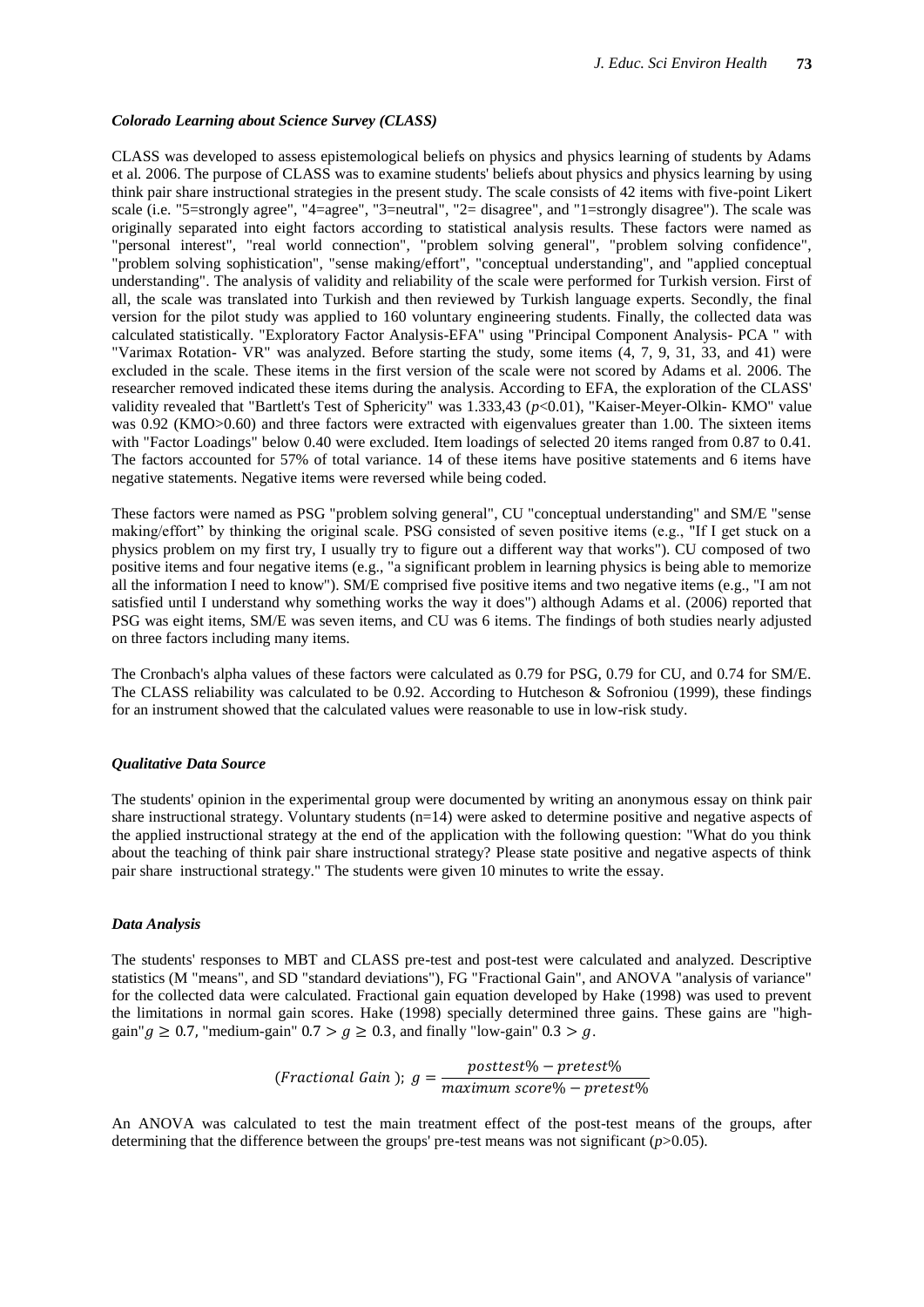The voluntary students' opinions in the experimental group (14 of 35) were read, coded and classified by the researcher as being positive or negative. The majority of the students (approximately 80%) had positive opinions while 20% of the students held a negative opinion. The positive opinions focused usually on verbs (e.g., think, understand, like, enjoy, enhance, improve etc.). The students' negative opinions were combined with adjectives (e.g., redundant, time-consuming, nonsense, etc.)

#### **Results and Discussion**

The two way repeated measures ANOVA was conducted to identify any significant differences between the EG and the CG mean results on the post-test of MBT. Table 1 shows that the results from 2x2 (groups "EG and CG" x tests "pre-test and post-test") two way repeated measures ANOVA confirmed the performance differences of experimental and control groups.

| Table 1. The results of AlvO VA testing for unferences between group incan results |        |      |       |
|------------------------------------------------------------------------------------|--------|------|-------|
| Repeated Measures ANOVA                                                            |        |      |       |
| Group                                                                              | 200.16 | 1.69 | 0.000 |
| Test                                                                               | 734.81 | 1.69 | 0.000 |
| Test x Group                                                                       | 156.86 | . 69 | 0.000 |

Table 1. The results of ANOVA testing for differences between group' mean results

The main treatment effect and interaction (test x group) between EG and CG were calculated to be statistically significant in favor of EG. Besides, the fractional gains (learning gain) of the groups were calculated. The learning gain of EG was found to be  $g_{EG}=0.67$  "medium" and the learning gain of CG was calculated to be  $g_{\text{CG}}=0.25$  "low". Figure 1 represents the interaction between the groups and the tests for MBT. The difference between the mean results of the students *before the instruction* revealed no statistically significant while the difference between the mean results of students *after the instruction* was found to be statistically significant in favor of the experimental group.



Figure1. The mean score differences between group mean results for MBT

The scores of the students in the control group were in the range of 4 and 8 while the scores of the students in the experimental group were in the range of 9 and 13 on the post-test. Figure 2 shows the minimum-maximum score distributions of the experimental and control groups on the post-test.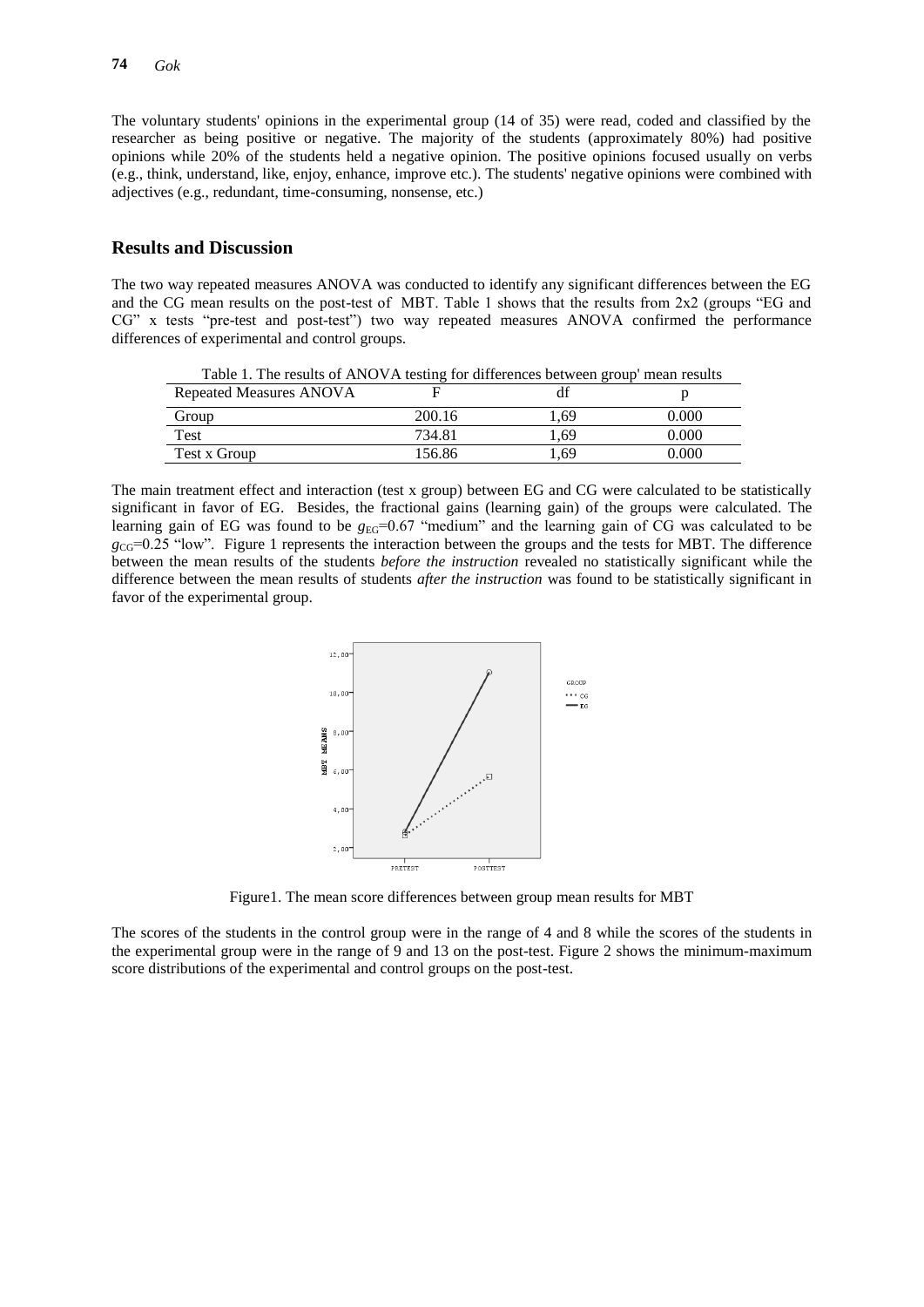

Figure 2. Min-max scores of students on MBT

Table 2. The results of ANOVA testing for differences between groups' score

| $\sim$ $\sim$ $\sim$<br>$\cdots$ so where |              |         |      |       |  |
|-------------------------------------------|--------------|---------|------|-------|--|
|                                           |              | F       | df   | n     |  |
| Group                                     | <b>CLASS</b> | 813.73  | 1,69 | 0.000 |  |
|                                           | <b>PSG</b>   | 190.43  | 1,69 | 0.000 |  |
|                                           | SM/E         | 643.20  | 1,69 | 0.000 |  |
|                                           | CU           | 461.57  | 1,69 | 0.000 |  |
| Test                                      | <b>CLASS</b> | 1456.26 | 1,69 | 0.000 |  |
|                                           | <b>PSG</b>   | 351.14  | 1,69 | 0.000 |  |
|                                           | SM/E         | 849.93  | 1,69 | 0.000 |  |
|                                           | <b>CU</b>    | 599.14  | 1,69 | 0.000 |  |
| Test x Group                              | <b>CLASS</b> | 1353.41 | 1,69 | 0.000 |  |
|                                           | PSG          | 347.45  | 1,69 | 0.000 |  |
|                                           | SM/E         | 724.79  | 1,69 | 0.000 |  |
|                                           | CU           | 566.85  | 1,69 | 0.000 |  |

Table 2 shows the results of two way repeated measures ANOVA for the groups' CLASS score. The results were found to be statistically significant in favor of the experimental group. Figure 3 demonstrates the interaction between the groups and the sub-factors (PSG, SM/E and CU) of CLASS. The difference between the mean scores of the students *before the instruction* revealed no statistically significant while the difference between the mean scores of the students *after the instruction* was found to be statistically significant in favor of the experimental group.



Figure 3. The differences between group mean scores for CLASS

Figure 4 represents the interaction between the groups and the sub-factors (PSG, SM/E, and CU) of CLASS. The difference between the mean scores of the students *before the instruction* for sub-factors (PSG, SM/E, and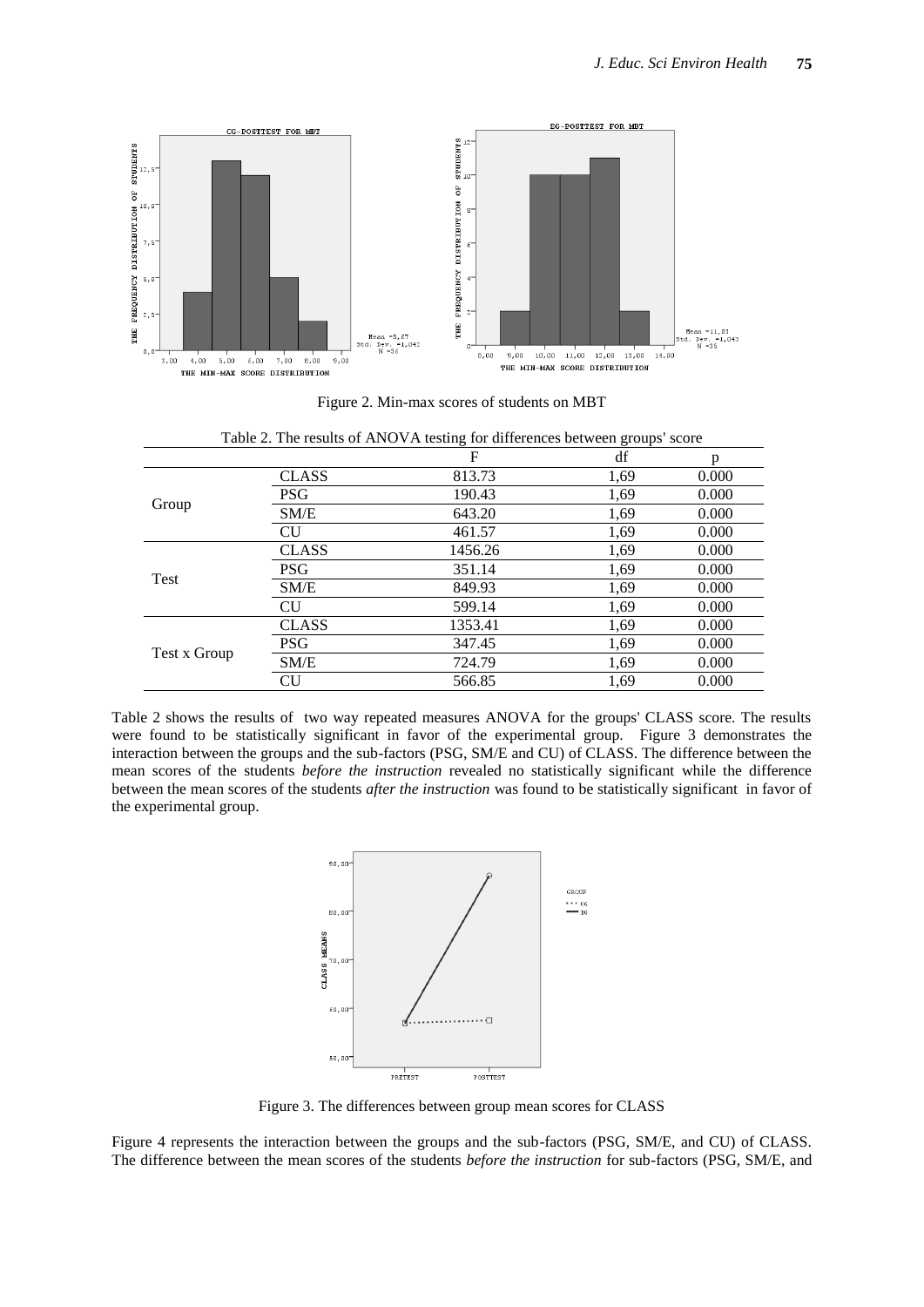CU) revealed no statistically significant while the differences between the mean scores of the students *after the instruction* found to be statistically significant in favor of the experimental group.



Figure 4. The mean score differences between group mean scores for (a) PSG, (b)SM/E, and (c) CU factors

The scores of the students in the control group were in the range of 52 and 64 while the scores of the students in the experimental group were in the range of 84 and 92 on the post-test. Figure 5 shows the minimum-maximum score distributions of the experimental and control groups on the post-test.



Figure 5. Min-max scores of students on CLASS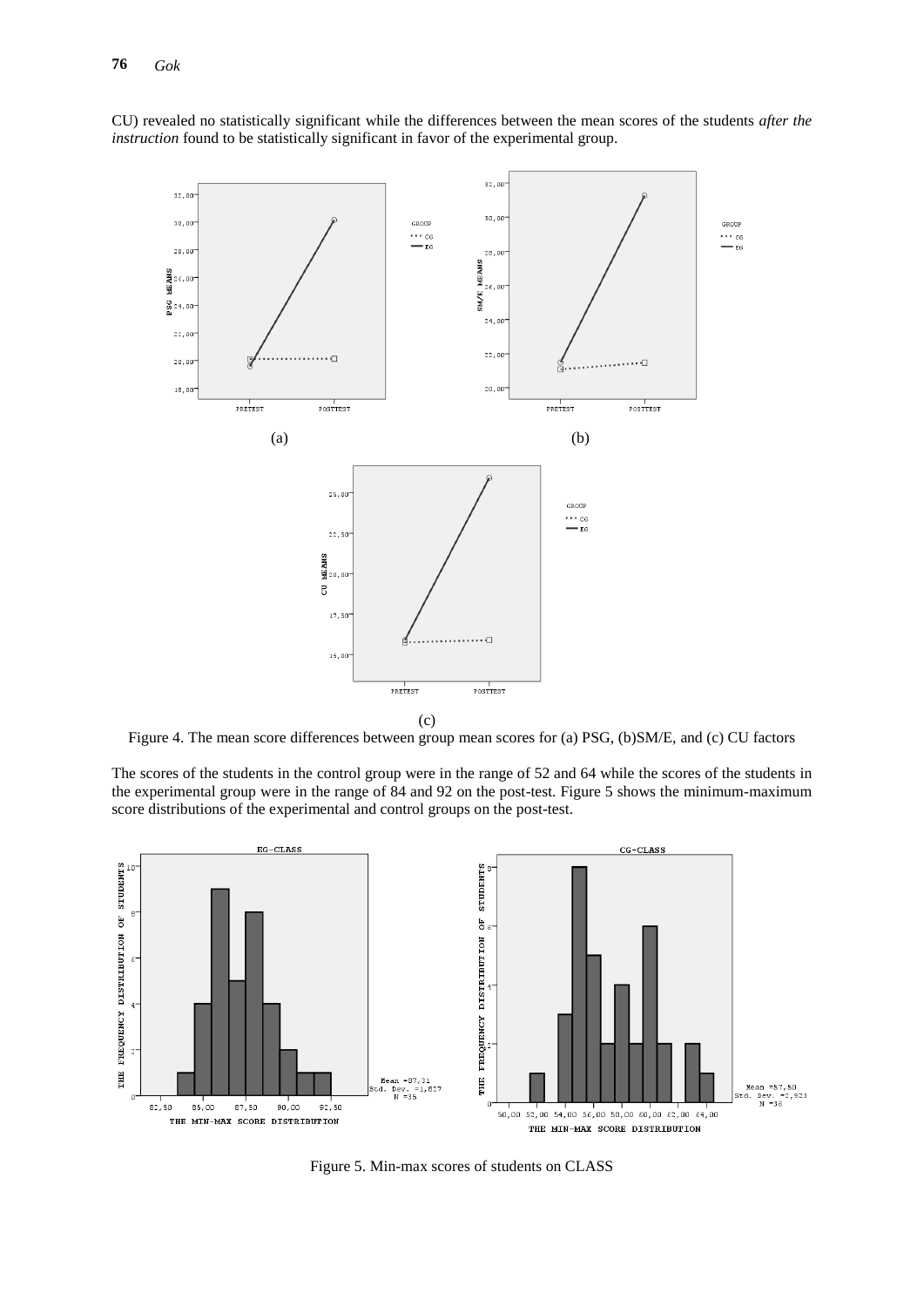*Students' Opinions about Think Pair Share Instructional Strategy*

The general opinion of the students was collected with the student essays. Approximately 80% of the voluntary students represented their *positive opinions* about the teaching of think pair share instructional strategy as follows:

Think pair share instructional strategy was really useful to comprehend relationships between new information and existing knowledge. They began to have interest in physics because they realized that they could understand fundamental concepts. They liked cooperative working during the implementation. They participated the courses more when working in pairs/partners. They began to think creatively. Think pair share instructional strategy enhanced self-confidence and responsibility of the students toward their own learning. They fostered positive attitude toward conceptual learning.

The *negative opinions* of the students (20%) were listed as follows:

They could easily understand fundamental concepts. So, think pair share instructional strategy was time-consuming and unnecessary. They did not like to study in a group. They found the instructional strategy nonsense.

### **Conclusion**

The present study revealed the positive effects of think pair share instructional strategy on students' conceptual learning about classical mechanics and the epistemological beliefs on physics and physics learning of the students relative to conventional, teacher centered teaching. The conceptual learning performance of the students instructed with think pair share instructional strategy was higher than the conceptual learning performance of the students instructed with conventional, teacher centered teaching. The factors affecting students performance during think pair share instructional strategy application could be summarized as follows: a) according to multiple-choice questions, the students meaningfully comprehended the fundamental principles and concepts of the subjects with the help of general feedback by the instructor, b) the students in the experimental group more participated in group discussion, c) they felt more comfortable when sharing their thoughts and ideas and they more communicated with pairs during discussions, d) think pair share instructional strategy proved to help the students in organizing the ideas and thoughts they had while working in the interactive classroom, e) the stress and embarrassment of the students in interactive learning environment diminished by cooperative working and finally f) the students took more responsibility toward their own learning between pairs. The researcher also observed that the students were more engaged in thinking, discussing and sharing in a group from in the beginning of the implementation to at the end of the implementation.

The results of the similar studies in the literature (Gok, 2014; Gok, 2015; Lasry, Mazur, & Watkins, 2008; Lasry, Charles, & Whittaker, 2016; Suppapittayaporn, Emarat, & Arayathanitkul, 2010) supported the results of the research. These studies reported that peer instruction like think pair share instructional strategy was effective on decision-making skills, meaningful learning, conceptual learning, quantitative and qualitative problem solving of the students. The conceptual understanding of the students instructed with peer instruction was evaluated with the help of the some standardized tests (Force Concept Inventory-FCI, Force and Motion Conceptual Evaluation-FMCE, Conceptual Survey of Electricity and Magnetism-CSEM etc.) (Fagen, Crouch, & Mazur, 2002; Gok, 2012; Kalman, Milner-Bolotin, & Antimirova, 2010; Lasry et al. 2008; Redish, Saul, & Steinberg, 1998; Suppapittayaporn et al. 2010). These studies revealed that the conceptual learning performance of the students instructed with peer instruction was higher than the conceptual learning performance of the students instructed with conventional, teacher-centered teaching methods. The findings of examined studies supported the findings of the present study. When the results of the research were generally evaluated, it could be said that the students in the experimental group correlated strong relationships between new information and existing knowledge, they interpreted taught fundamental concepts/principles, and they began to interrogate the concepts.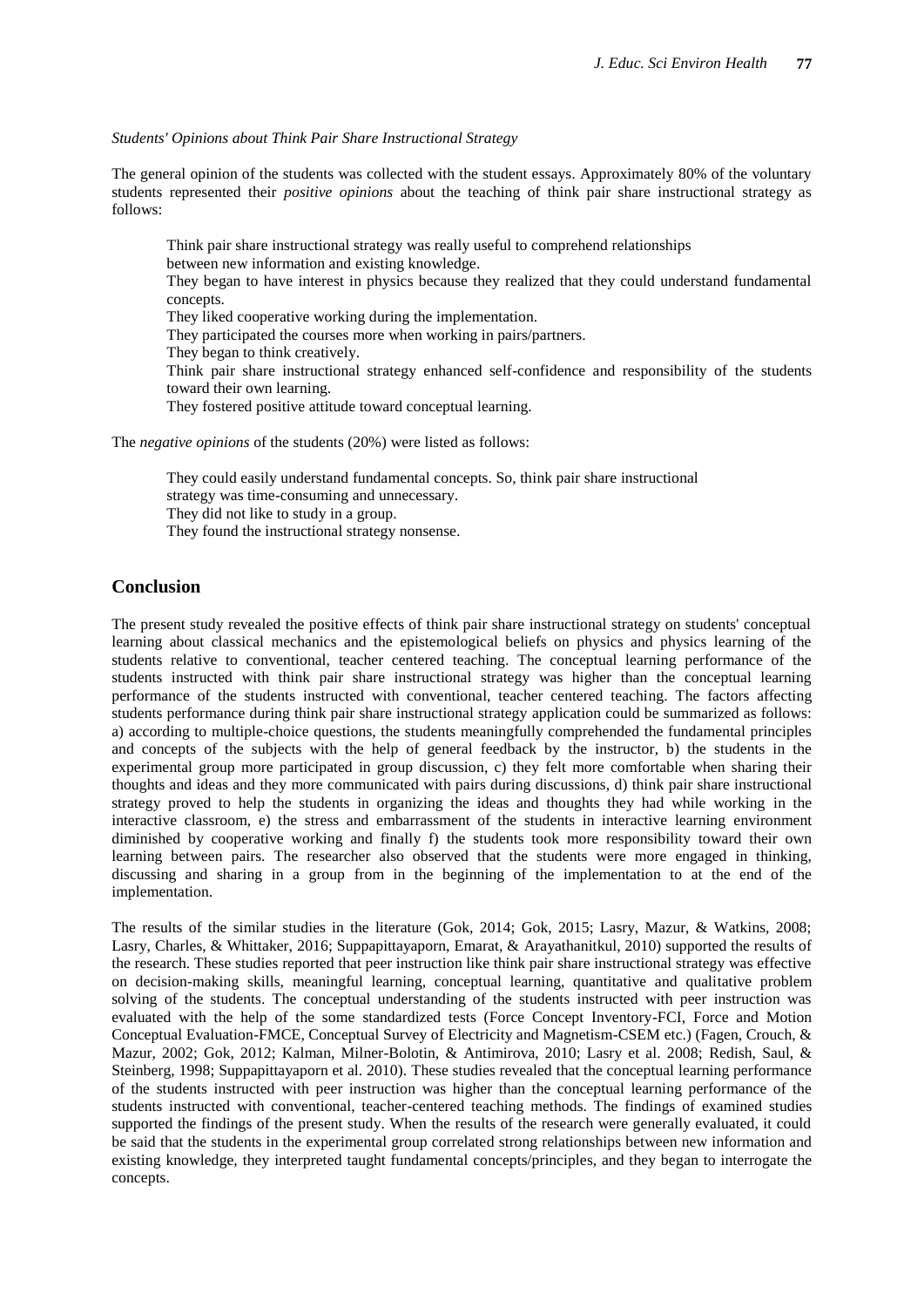The epistemological beliefs on physics and physics learning of the students instructed with think pair share instructional strategy were more positive and higher than the epistemological beliefs on physics and physics learning of the students instructed with conventional, teacher centered teaching. The results in the literature (Adams et al. 2006; Crouch & Mazur, 2001; Gok, 2012; Kortemeyer, 2007; Lasry et al. 2016; Madsen et al. 2015; McDermott, 1991; Sharma et al. 2013; Stathopoulou & Vosniadou, 2007) supported the results of the research. These studies reported that peer instruction like think pair share instructional strategy was effective on epistemological beliefs on physics and physics learning of the students. The beliefs and attitudes of the students instructed with peer instruction was evaluated with the help of the some instruments (Maryland Physics Expectations-MPEX, Colorado Learning Attitudes about Science Survey-CLASS etc.). These studies revealed that the beliefs and attitudes of the students instructed with interactive engagement methods more enhanced than the beliefs and attitudes of the students instructed with conventional, teacher-centered teaching methods. The findings of examined studies supported the findings of the present study. Many studies revealed the positive correlations between the experience students' and inexperience students' epistemological beliefs and academic performances (Chu, Treagust, & Chandrasegaran, 2008; Domert et al. 2007; May & Etkina, 2002). When the results of the research were generally evaluated, it could be said that the students in the experimental group improved the view toward problem solving and conceptual understanding and began to make sense the learning materials based on fundamental principles/concepts. Besides the perception of the students having epistemological beliefs and attitudes on physics and physics learning changed with think pair share instructional strategy.

#### **Recommendations**

Some suggestions based on the findings of the results could be presented as follows:

There were a few challenges of think pair share instructional strategy in the application procedure. One of the challenges was to get the students to really be engaged during the discussion. The other drawback was the noise level during the discussion with each other of the students. Therefore some precautions on the mentioned challenges may be taken as follows: the instructor may walk around amongst pairs in the class during the activity and the instructor may encourage the students to focus on the concept tests and/or problems. Besides, the high digital technology called as "classroom response systems" for evaluating of the student results and managing time of the instructors may be effectively used in small and/or large groups.

#### **References**

- Adams, W. K., Perkins, K. K., Podolefsky, N. S., Dubson, M., Finkelstein, N. D., & Wieman, C. E. (2006). A new instrument for measuring student beliefs about physics and leaning physics: The Colorado attitudes about science survey. *Physical Review Special Topics-Physics Education Research, 2 (010101)*, 1-14.
- Allen, D., & Tanner, K. (2002). Approaches in cell biology teaching. *Cell Biology Education*, 1, 3-5.
- Barkley, E. F., Cross, P. K., & Mayor, C. H. (2005). *Collaborative learning techniques: Handbook for college faculty*. San Francisco: Jossey-Bass.
- Caballero, M. D, Greco, E. F., Murray, E. R., Bujak, K. R., Marr, M. J., Catrambone, R., Kohlmyer, M. A., & Schatz, M. F. (2012). Comparing large lecture mechanics curricula using the Force Concept Inventory: A five thousand student study. *American Journal of Physics, 80*(7), 638-644.
- Cardamone, C. N., Abbott, J. E., Rayyan, S., Seaton, D. T., Pawl, A., & Pritchard, D. E. (2012). Item response theory analysis of the mechanics baseline test. *AIP Conference Proceedings, 1413*, 135-138.
- Chu, H. E., Treagust, D. F., & Chandrasegaran, A. L. (2008). Naive students' conceptual development and beliefs: The need for multiple analyses to determine what contributes to student success in a university introductory physics course. *Research in Science Education, 38*(1), 111-125.
- Cortright, R. N., Collins, H. L., & DiCarlo, S. E. (2005). Peer instruction enhanced meaningful learning: Ability to solve novel problems. *Advances in Physiology Education, 29*, 107- 111.
- Crouch, C. H., & Mazur, E. (2001). Peer instruction: Ten years of experience and results. *American Journal of Physics, 69*, 970-977.
- Domert, D., Airey, J., Linder, C., & Kung, R. F. (2007). An exploration of university physics students' epistemological mindsets towards the understanding of physics equations. *Nordic Studies in Science Education, 3*(1), 15-28.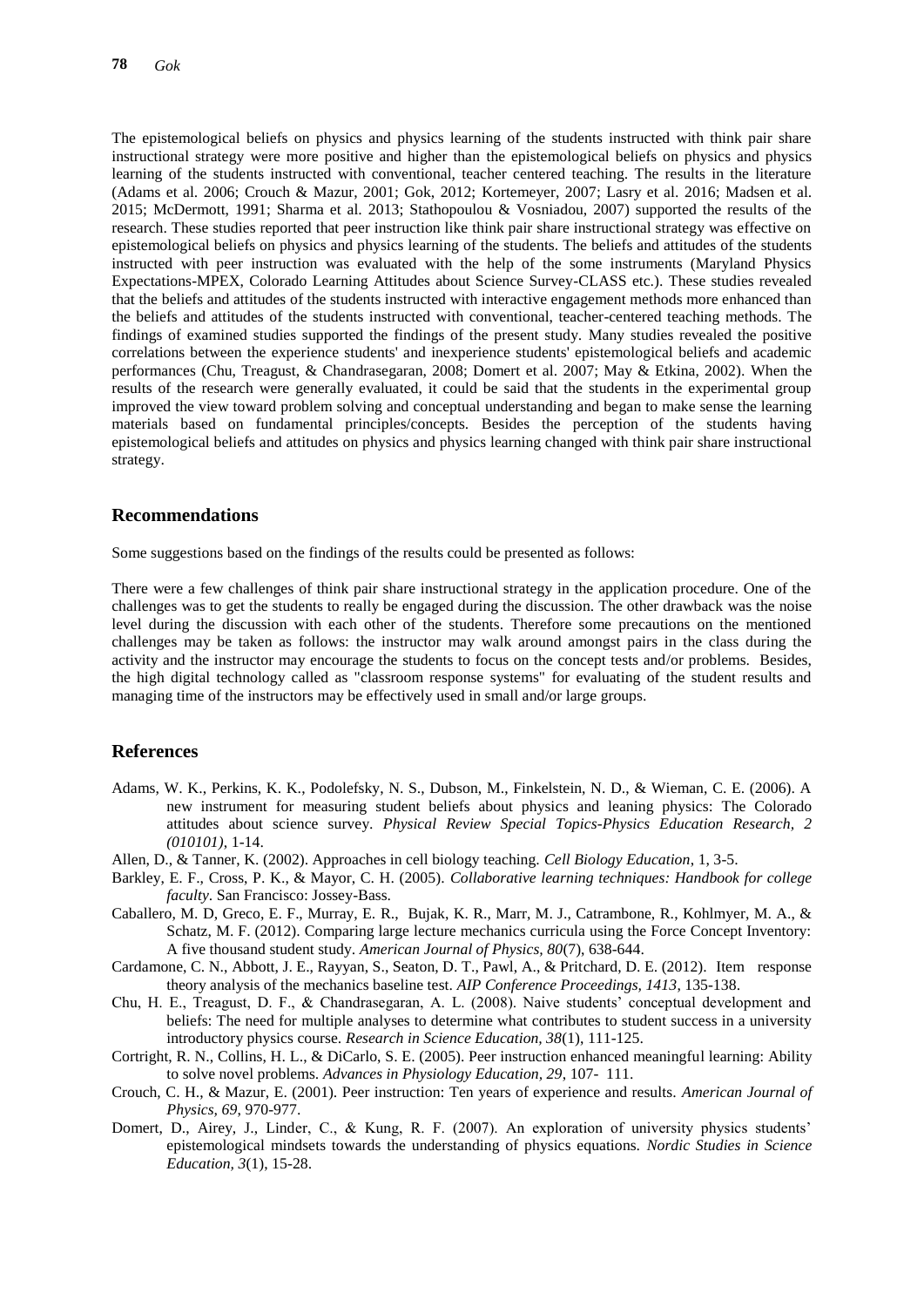- Fagen, A. P., Crouch, C. H., & Mazur, E. (2002). Peer instruction: Results from a range of classroom. *The Physics Teacher, 40*, 206-209.
- Fraenkel, J. R., & Wallen, N. E. (2009). *How to design and evaluate research in education* (7<sup>th</sup> ed). NY: McGraw-Hill.
- Fraser, J. M., Timan, A. L., Miller, K., Dowd, J. E., Tucker, L., & Mazur, E. (2014). Teaching and physics education research: Bridging the gap. *Reports on Progress in Physics, 77*(3), 1-17.
- Gok, T. (2012). The impact of peer instruction on college students' beliefs about physics and conceptual understanding of electricity and magnetism. *International Journal of Science and Mathematics Education, 10,* 417-436.
- Gok, T. (2013). A comparison of students' performance, skill and confidence with peer instruction and formal education. *Journal of Baltic Science Education, 12*(6), 747-758.
- Gok, T. (2014). Peer instruction in the physics classroom: Effects on gender difference performance, conceptual learning, and problem solving. *Journal of Baltic Science Education, 13*(6), 776-788.
- Gok, T. (2015). An investigation of students' performance after peer instruction with stepwise problem-solving strategies. *International Journal of Science and Mathematics Education. 13*(3), 561-582.
- Hake, R. R. (1998). Interactive-engagement versus traditional methods: A six-thousand student survey of mechanics test data for introductory physics courses. *American Journal of Physics, 66,* 64–74.
- Hammer, D. (1994). Epistemological beliefs in introductory physics. *Cognition and Instruction, 12*(2), 151-183.
- Hammer, D. (1995). Epistemological considerations in teaching introductory physics. Science Education, 79(4), 393-413.
- Hestenes, D., & Wells, M. (1992). A mechanics baseline test. *The Physics Teacher, 30*, 159-166.
- Hutcheson, G. D. & Sofroniou, N. (1999). *The multivariate social science scientist: Statistics using generalized linear models*. Thousand Oaks, CA: Sage.
- Johnson. D. W., Johnson, R. T., & Smith, K. A. (1991). *Active learning: Cooperative learning in the college classroom*. Edina, MN: Interaction Book.
- Johnson, D. W., & Johnson, R. T. (1999). Making cooperative learning work. *Theory into Practice*, *38*(2), 67- 73.
- Kalman, C. S., Milner-Bolotin, M., & Antimirova, T. (2010). Comparison of the effectiveness of collaborative groups and peer instruction in a large introductory physics course for science majors. *Canadian Journal of Physics, 88*, 325–332.
- Kortemeyer, G. (2007). Correlations between student and discussion behavior, attitudes, and learning. *Physics Review Special Topics- Physics Education Research, 3*(1), 1-8.
- Kothiyal, A., Majumdar, R., Murthy, S., & Iyer, S. (2013). Effect of think-pair-share in a large CS1 class: 83% sustained engagement. *Proceedings of the Ninth Annual International ACM Conference on International Computing Education Research.* San Diego, CA: USA.
- Kuo. E., & Wieman, C. E. (2016). Toward instructional design principles: Inducing Faraday's law with contrasting cases. *Physical Review Special Topics - Physics Education Research, 12*(010128), 1-14.
- Lasry, N., Mazur, E., & Watkins, J. (2008). Peer instruction: From Harvard to the two-year college. *American Journal of Physics, 76*(11), 1066-1069.
- Lasry, N., Charles, E., & Whittaker, C. (2016). Effective variations of peer instruction: The effects of peer discussions, committing to an answer, and reaching a consensus. *American Journal of Physics, 84*(8), 639-645.
- Lising, L., & Elby, A. (2005). The impact of epistemology on learning: A case study from introductory physics. *American Journal of Physics, 73*(4), 372-382.
- Madsen, A., McKagan, S. B., & Sayre, E. C. (215). How physics instruction impacts students' beliefs about learning physics: A meta-analysis of 24 studies. *Physical Review Special Topics - Physics Education Research, 11*(010115), 1-19.
- May, D. B., & Etkina, E. (2002). College physics students' epistemological self-reflection and its relationship to conceptual learning. *American Journal of Physics, 70*(12), 1240-1258.
- Mazur. E. (1997). *Peer instruction: A user's manual*. Upper Saddle River, NJ: Prentice Hall.
- McDermott, L. C. (1991). Millikan Lecture 1990: What we teach and what is learned-Closing the gap. *American Journal of Physics, 59*(4), 301-315.
- McDermott, L. C. (1993). Guest comment: How we teach and how students learn-A mismatch? *American Journal of Physics, 61*(4), 129-298.
- McDermott, L. C. (2001). Oersted medal lecture 2001: Physics education research- The key to student learning. *American Journal of Physics, 69* (11), 1127-1137.
- Prahl, K. (2017). Best practices for the think-pair-share active-learning technique. *[The American Biology](http://www.bioone.org/loi/ambt)  [Teacher,](http://www.bioone.org/loi/ambt) 79*(1), 3-8.
- Puente, S. M. G., & Swagten, H. J. M. (2012). Designing learning environment to teach interactive quantum physics. *European Journal of Engineering Education, 37*(5), 448-457.